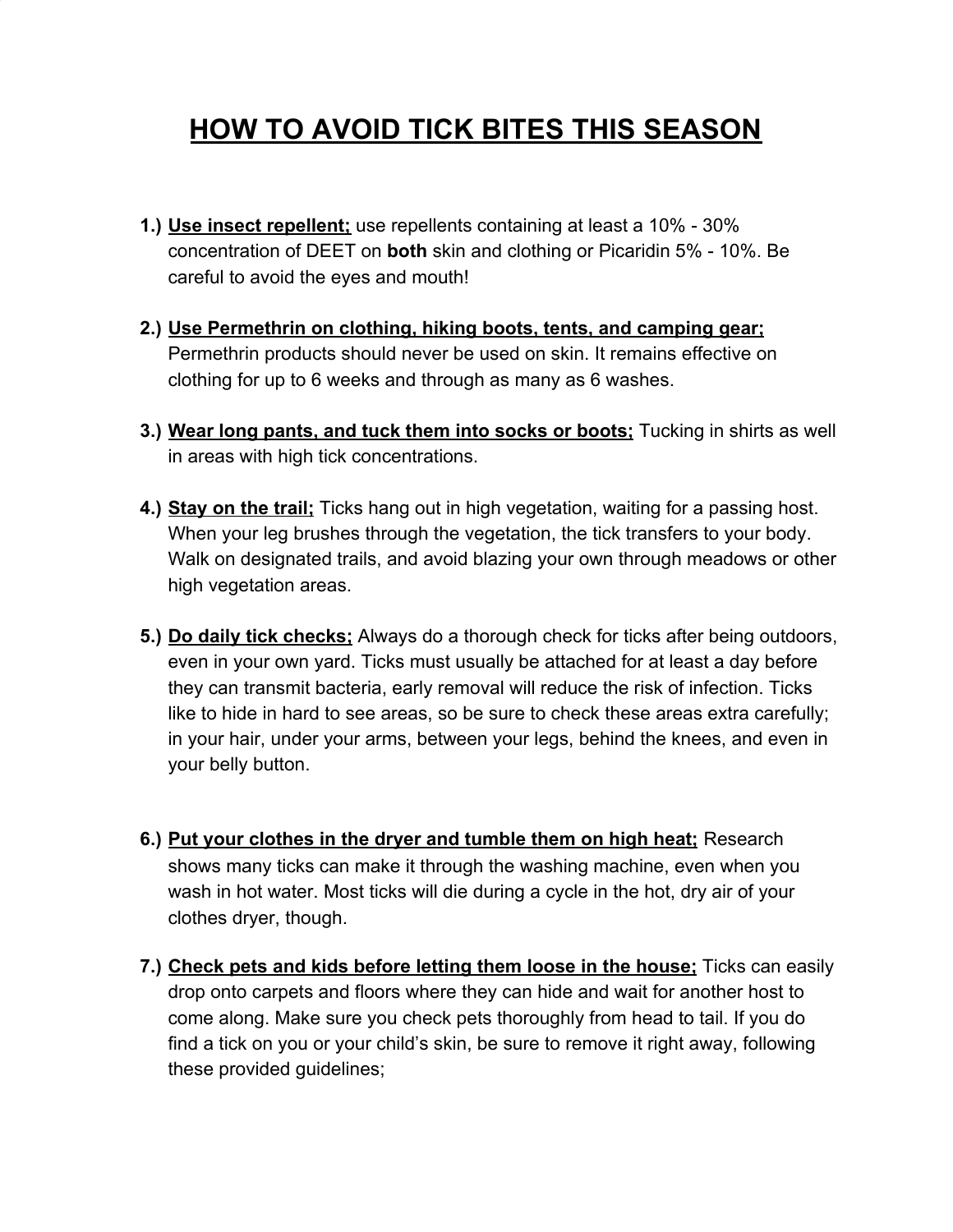### **HOW TO SAFELY REMOVE A TICK**

- **1.)Remove attached ticks with a pair of good tweezers.**
- **2.)Avoid crushing the tick's body.**
- **3.)DO NOT use petroleum jelly, lotions, soaps, or other products that may make the tick slippery; it will not "suffocate" the tick, but it will make it impossible for you to grip the tick well enough to remove it. DO NOT use hot matches, nail polish, or any other products.**
- **4.)Grasp the tick firmly and as close to the skin as possible. With a steady motion, pull the tick's body away from the skin. Do not twist or crush the tick while pulling, and don't be surprised if it is a little difficult to pull. Maintain steady pressure until it releases its grip. Do not be alarmed if parts of the tick's head or mouth remain in, the skin will eventually shed it. Cleanse the area with soap and water, and apply an antibiotic ointment to the bite site.**

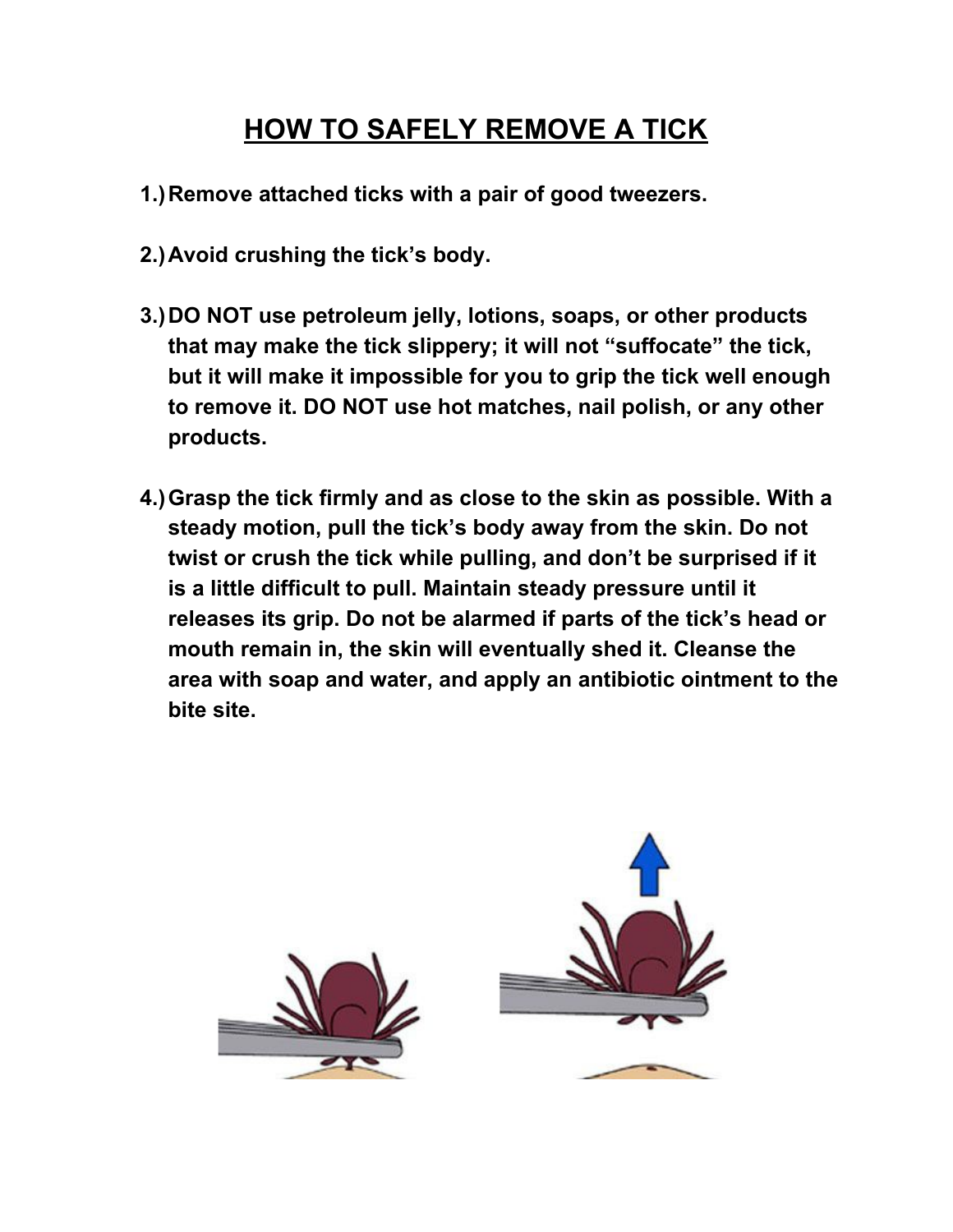# **Tick Tips:**

**● MOST tick bites are HARMLESS**

- **● The spread of disease by ticks is RARE**
- **● Covering the tick with petroleum jelly, nail polish, and rubbing alcohol DOES NOT WORK. Neither does touching the tick with hot or cold objects.**

**● Thorough checks of your skin, your children's skin, and your pets every 24 hours is the best way to ensure early tick detection and removal. THERE IS NO CHANCE OF LYME DISEASE IF A TICK IS ATTACHED FOR LESS THAN 48 -72 HOURS.**

**● Use at least 10% - 30% DEET or 5% - 10% PICARIDIN products to protect for 6 - 12 hours.**

**● If you suspect a tick has been attached for 48 hours or more, please contact our office.**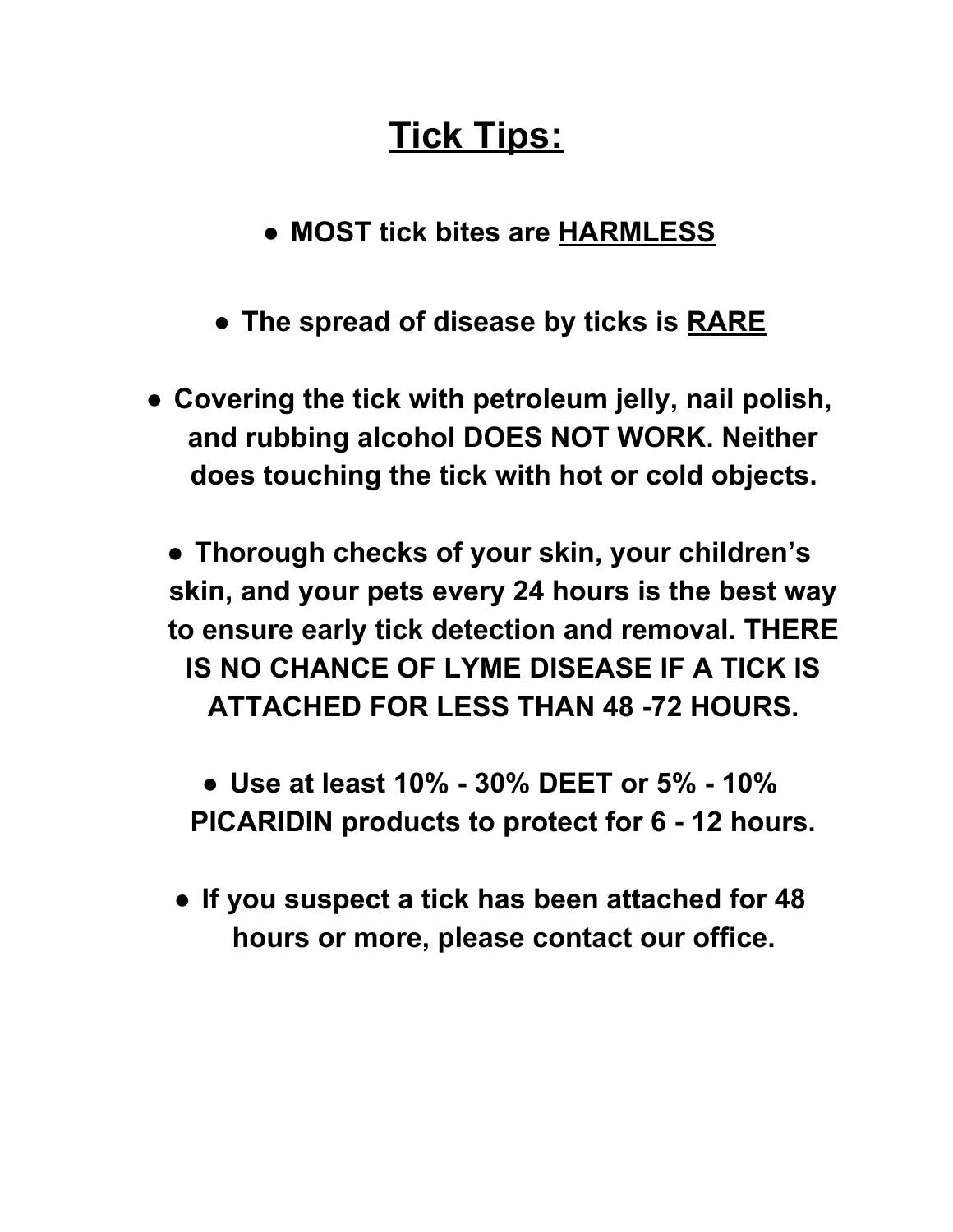## **Repellent Products:**

#### **\*\* It is not recommended to use ANY repellent products on children younger than 2 months old. \*\***

**PERMETHRIN SPRAYS: for gear and clothing (NOT TO GO ON SKIN)**



**Spray onto clothing, camping gear, chairs, sleeping bags, backpacks etc. and let dry. Once fabrics dry, permethrin is odorless and lasts up to 6 weeks or 6 washes! Safe to use on your pet's fur too!**

**See packaging for detailed instructions.**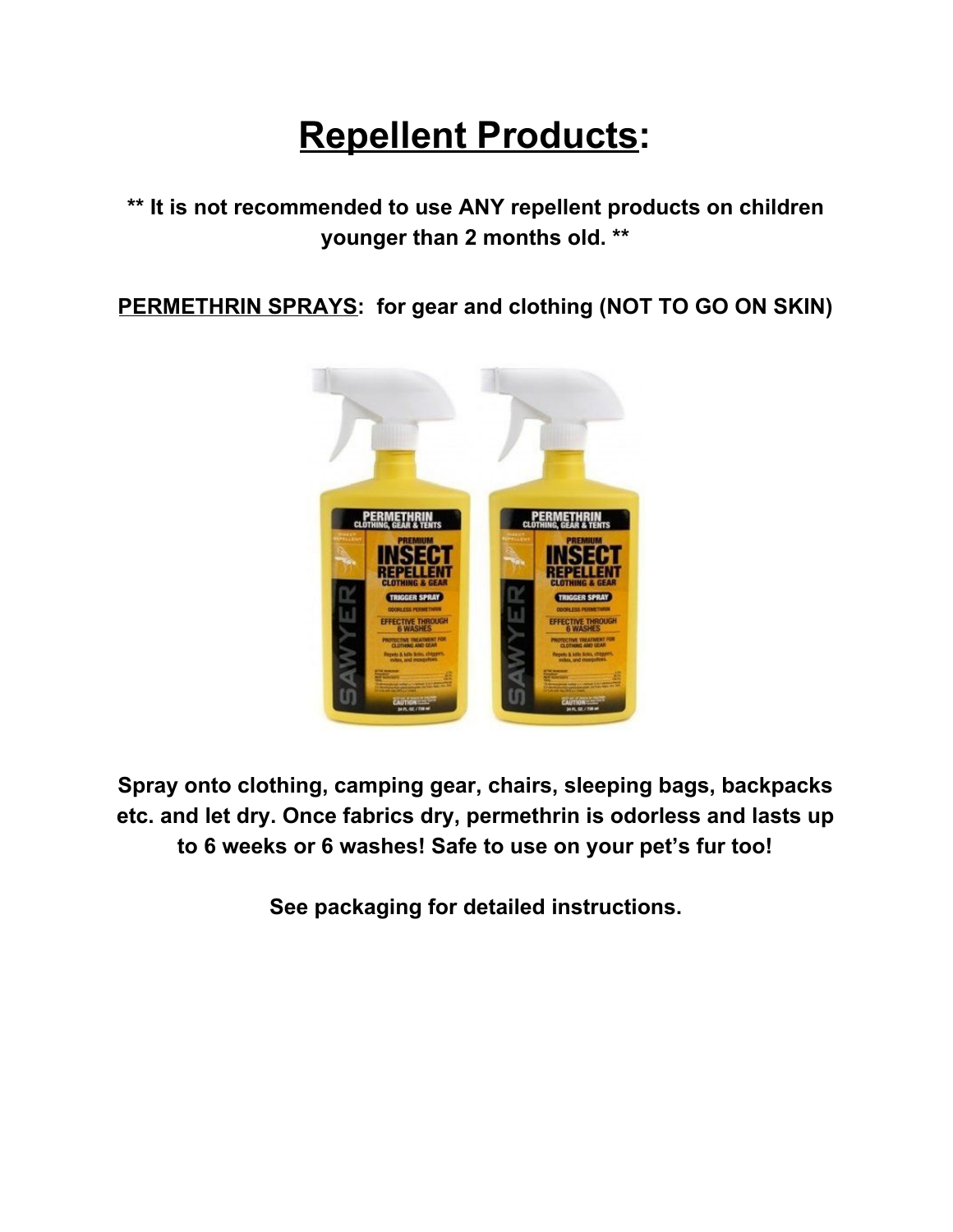**DEET PRODUCTS: For use on skin; use 10% - 30% concentration. There is no added benefit to using greater than 30% DEET. DO NOT apply greater than 30% DEET to children.**







**These products can be purchased as a spray or a lotion. Typically the lotions are more effective for longer periods of time. For all types; avoid use near eyes and mouth.**

**See packaging for detailed instructions.**